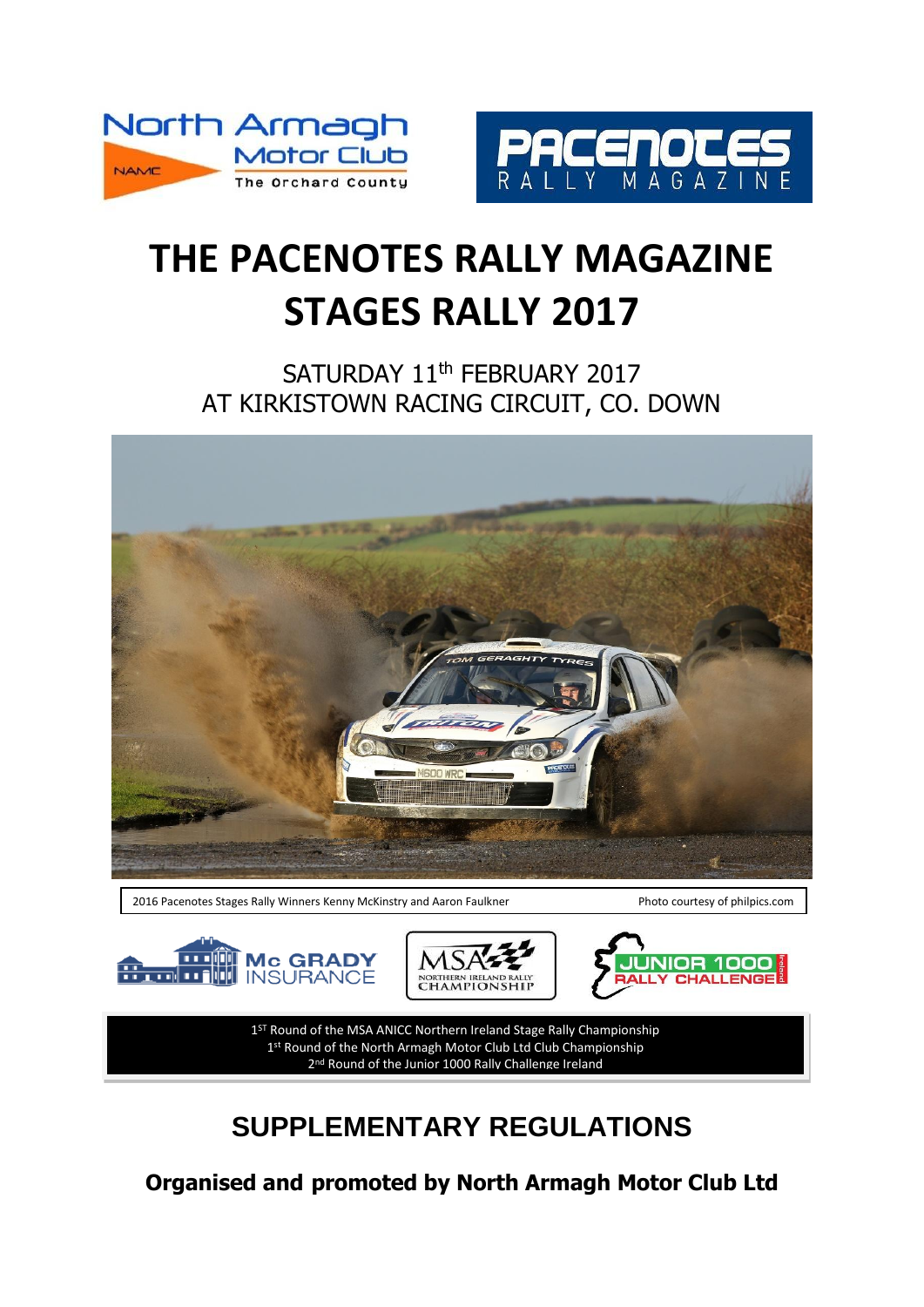# Dear Competitor,

Simo n

Welcome to the first round of the 2017 McGrady Insurance MSA ANICC Northern Ireland Stage Rally Championship, the North Armagh Motor Club Ltd Pacenotes Rally Magazine Stages Rally, incorporating the second round of the McGrady Insurance Junior 1000 Rally Challenge Ireland.

We are delighted to have secured the support of the Mooney Media Group and its Pacenotes Rally Magazine, www.rallymagazine.com, and are delighted to continue association with Simon Mooney, a long-standing supporter of motorsport in general and rallying in particular

The event will again be held within the confines of Kirkistown Racing Circuit as the vast majority of you tell us that you enjoy this format. Unlike last year's event, all vehicle scrutiny and documentation will take place at Kirkistown Racing Circuit on the morning of the event between 6.00am and 8.30am.

Final Instructions No 1 will be posted on the Club's website, [www.namcc.com,](http://www.namcc.com/) and sent to any email addresses specified on Wednesday 8<sup>th</sup> February 2017. A seeded entry list will be posted on the website later in the week. Final Instructions No 1 will only be posted out to competitors by Royal Mail if a stamped, self-addressed envelope is attached to the submitted entry form.

Please submit your competed entry form, including the appropriate fees and seeding information, to the Entries Secretary promptly in order to allow us as organisers to be able to confirm the running of the event and the availability of all the necessary services and equipment at the earliest date possible.

It should be noted that registration for the McGrady Insurance MSA ANICC Northern Ireland Stage Rally Championship is automatic and FREE. Any competitors starting the event will automatically be credited with any points earned. Only those competitors who are members of North Armagh Motor Club Ltd will be eligible to score points towards the NAMC Club Championship.

If you are not competing, please come along to help us by marshalling, an invaluable job as without the marshals we would not be able run this event. On behalf of North Armagh Motor Club Ltd, Pacenotes Rally Magazine and the Organising Committee, I look forward to seeing you there.

William Fullerton – Clerk of the Course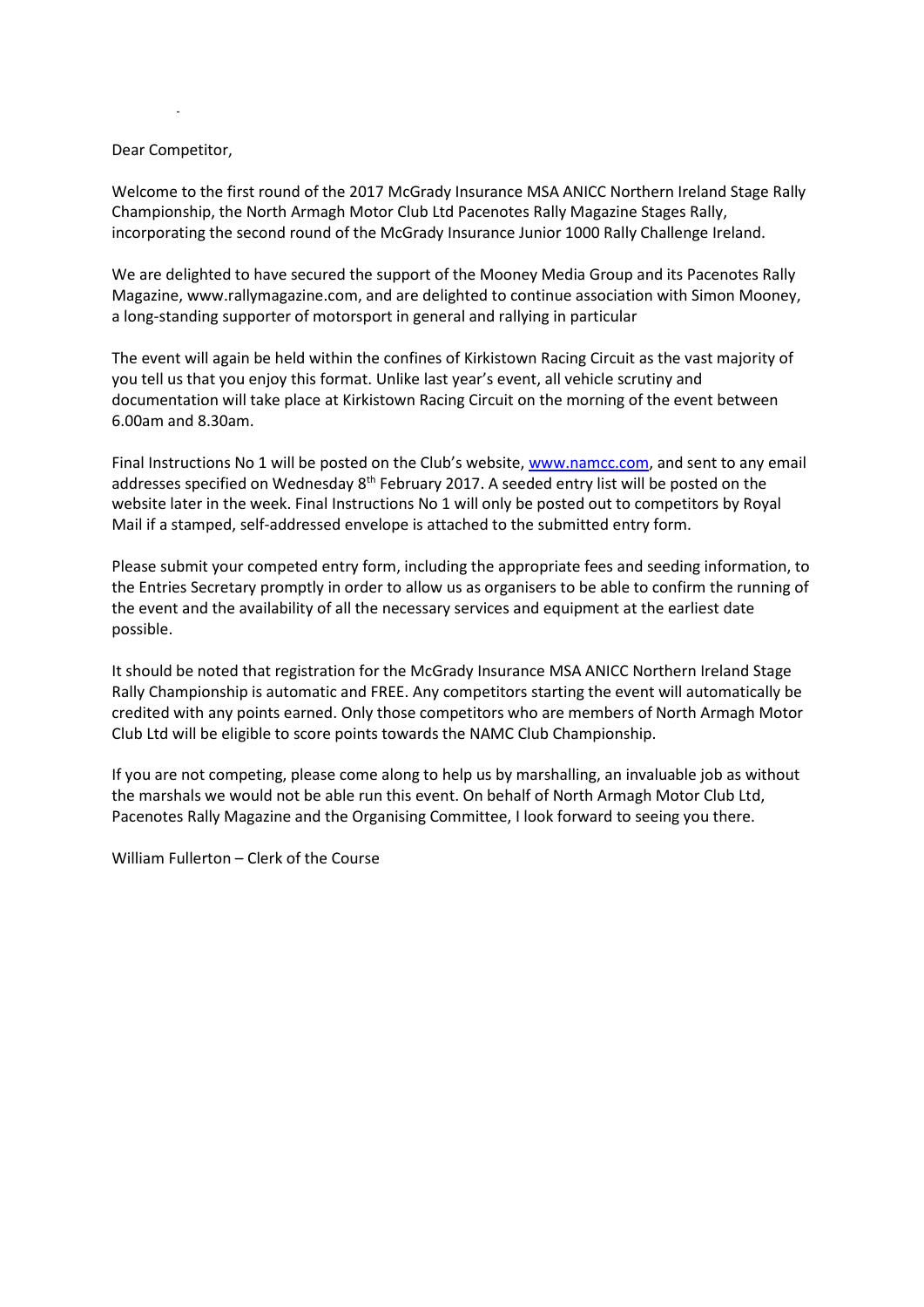# **Supplementary Regulations**

- 1. North Armagh Motor Club Ltd. will organise a National 'B' status Multi-Use Special Stage Rally on Saturday 11<sup>th</sup> February 2017 at Kirkistown Racing Circuit, County Down. The event will be known as The Pacenotes Rally Magazine Stages Rally 2017.
- 2. The meeting will be governed by the General Regulations of the Motor Sports Association Ltd. (incorporating the provisions of the International Sporting Code of the FIA), these Supplementary Regulations and any written instructions that the organising Club may issue for the event.
- 3. MSA Permit Number **98999** has been issued in respect of the main event (the MSA ANICC McGrady Insurance Northern Ireland Stage Rally Championship round). MSA Permit Number **99227** has been issued in respect of the Junior 1000 Rally Challenge Ireland event.
- 4. The event is open to fully elected members of any member Club of the Association of Northern Ireland Car Clubs, the Scottish Association of Car Clubs, the Association of North East & Cumbria Car Clubs or the Motorsport Commission of Motorsport Ireland, and in respect of the Junior 1000 Rally Challenge Ireland must be a member of the Formula 1000 Club who hold a valid Competition Licence.
- 5. All drivers must produce a valid Stage Rally National 'B' or above Competition Licence. Codrivers must produce a valid National 'B' or above Competition Licence. All Junior 1000 Rally Challenge Ireland drivers and co-drivers should refer to championship regulations for licence requirements.
- 6. The event is a round of the MSA ANICC McGrady Insurance Northern Ireland Stage Rally Championship, the NAMC Championship for Drivers and Navigators and the Junior 1000 Rally Challenge Ireland.

| Monday 9 <sup>th</sup> January 2017                | Entries open                           |  |
|----------------------------------------------------|----------------------------------------|--|
| Monday 30 <sup>th</sup> January 2017               | Entries at lower rate entry fee close  |  |
| Monday 6 <sup>th</sup> February 2017               | Entries at higher rate entry fee close |  |
| Wednesday 8 <sup>th</sup> February 2017            | Final Instructions No 1 issued         |  |
| Saturday 11 <sup>th</sup> February 2017 from       | Noise check, Scrutiny & Documentation  |  |
| 06.00hrs until 08.30hrs                            |                                        |  |
| Saturday 11 <sup>th</sup> February 2017 @ 09.00hrs | Drivers' Briefing                      |  |
| Saturday 11 <sup>th</sup> February 2017 @ 09.30hrs | Rally leaves Start Ramp to commence    |  |
|                                                    | Special Stage No 1                     |  |
| Saturday 11 <sup>th</sup> February 2017 @ 16.00hrs | Rally finishes                         |  |
| Saturday 11 <sup>th</sup> February 2017 @ 17.00hrs | Winners podium finish shortly followed |  |
|                                                    | by presentation of awards              |  |

7. The Programme of the meeting will be:

- 8. A Saturday morning scrutiny schedule, detailing the times that competing cars are to be presented for vehicle scrutiny, will be issued with Final Instructions No 1. All competing cars being presented for scrutiny must be accompanied by at least one crew member. Failure to attend vehicle scrutiny at the appropriate time will result in a penalty as detailed in **SR 25.23**.
- 9. Both crew members will be required to attend the **Drivers' Briefing**. Failure of either crew member to attend will result in a penalty as detailed in **SR 25.23**.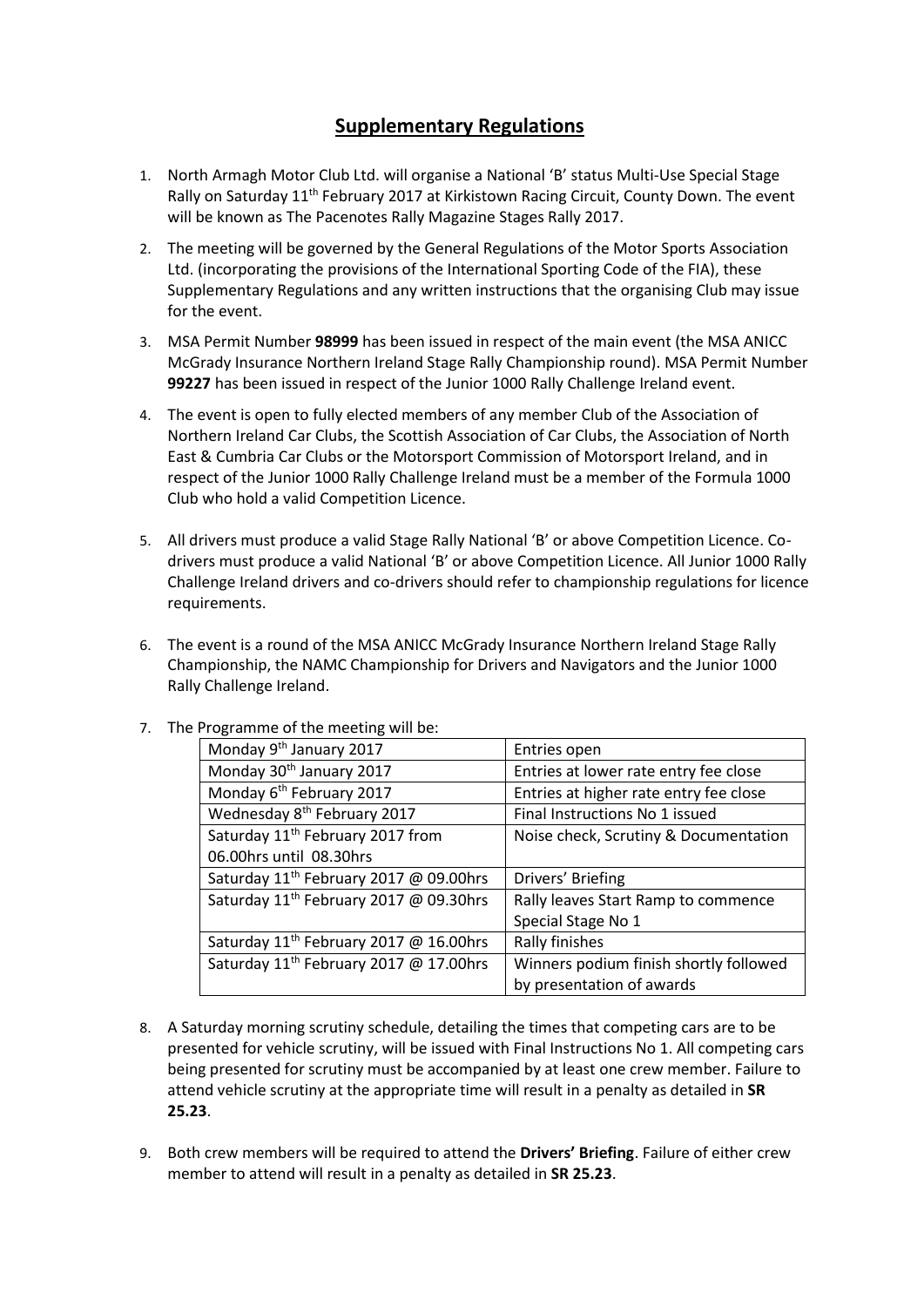- 10. The Rally will be run using Target Time and cars will start at 30 (thirty) second intervals. The first car will start at 09.31hrs on Saturday 11<sup>th</sup> February 2017. Any competitor not signed on by 08.30hrs **WILL** be excluded and his/her place taken by a competitor from the Reserve Entry List, should one exist, or failing this he may be requested to take up a place at the end of the starting list. The event will contain 6 Special Stages for all competitors. These Stages will be timed to an accuracy of less than one minute. These Stages will take place on 95% tarmac surfaces. The entire route will be contained on Sheet 21 - 1:50,000 OSNI. The route, including Special Stages, will be defined in a map provided by the organisers and will be contained within the grounds of Kirkistown Racing Circuit. **Pattersons' Safety Notes** for all Special Stages will be available to purchase at event sign-on.
- 11. **Stage Start Procedure -** Drive when instructed to the Start Line until 1 white light goes out. If you go too far forward a second light will go out – the Jump Start light. Please move back or you will be given a jump start penalty as per **SR 25.8**. With 15 seconds to go a red light will come on, with 10 seconds to go an amber light will come on along with the red light. With 5 seconds to go the red light will go out but the amber light will stay on. The amber light is divided into 5 segments – as each second counts down a segment will go out. After the last segment goes out the green light will come on. **GO ON THE GREEN LIGHT!!!**

| Class 1            | Group N cars up to and including 2000cc (see SR 12.2 and 12.3 for definition) |  |
|--------------------|-------------------------------------------------------------------------------|--|
| Class 2            | Group N cars over 2000cc (see SR 12.2 and 12.3 for definition)                |  |
| Class 3            | Cars up to and including 1450cc and cars from 1451cc up to and including      |  |
|                    | 1650cc having not more than 2 valves per cylinder (2 wheel drive only)        |  |
| Class 4            | Cars from 1451cc up to and including 1650cc having more than 2 valves per     |  |
|                    | cylinder (2 wheel drive only) including R2 cars (VR2C)                        |  |
| Class 5            | Cars from 1651cc up to and including 2100cc having not more than 2 valves     |  |
|                    | per cylinder (2 wheel drive only)                                             |  |
| Class 6            | Cars from 1651cc up to and including 2100cc having more than 2 valves per     |  |
|                    | cylinder (2 wheel drive only) including R3 cars (VR3C)                        |  |
| Class <sub>7</sub> | Cars over 2100cc (2 wheel drive only)                                         |  |
| Class 8            | Any 4 wheel drive car not classified in Classes 9 or 10                       |  |
| Class 9            | All current and previously homologated WRC cars                               |  |
| <b>Class</b>       | S2000 rally cars (1.6Twith a 30mm restrictor), S2000 rally cars (2.0          |  |
| 10                 | atmospheric), Group R5 (VR5) and Group R4 (VR4)                               |  |
| <b>Class</b>       | Historic rally cars registered before 31 December 1985 - MSA Historic         |  |
| 11                 | Categories 1, 2 and 3 (see MSA General Regulations R49.1)                     |  |
| <b>Class</b>       | Historic rally cars complying with FIA Appendix K - MSA Historic Categories   |  |
| 12                 | 4a and 4b (see MSA General Regulation R49.1.4 & 49.1.5)                       |  |
| Class              | All cars registered for the Junior 1000 Rally Challenge Ireland (Championship |  |
| 13                 | Regulations on www.rpmpromo.com/irishjuniorrally)                             |  |

12. The Event will consist of 12 Classes as follows:

- 1. All cars must comply with current MSA vehicle regulations (Section J and R46-R48). **MSA/MI vehicle logbooks and a valid MOT certificate (if your vehicle requires it) should be available for inspection at scrutiny.**
- 2. Turbo engine capacity x 1.7; rotary engine capacity x 1.7.
- 3. Vehicle Regulations for Classes 1&2:
	- a) Cars eligible for Classes 1&2 are those which are, or have been, homologated in Group N as defined in FIA Appendix J, or any series production car which has been available in Northern Ireland.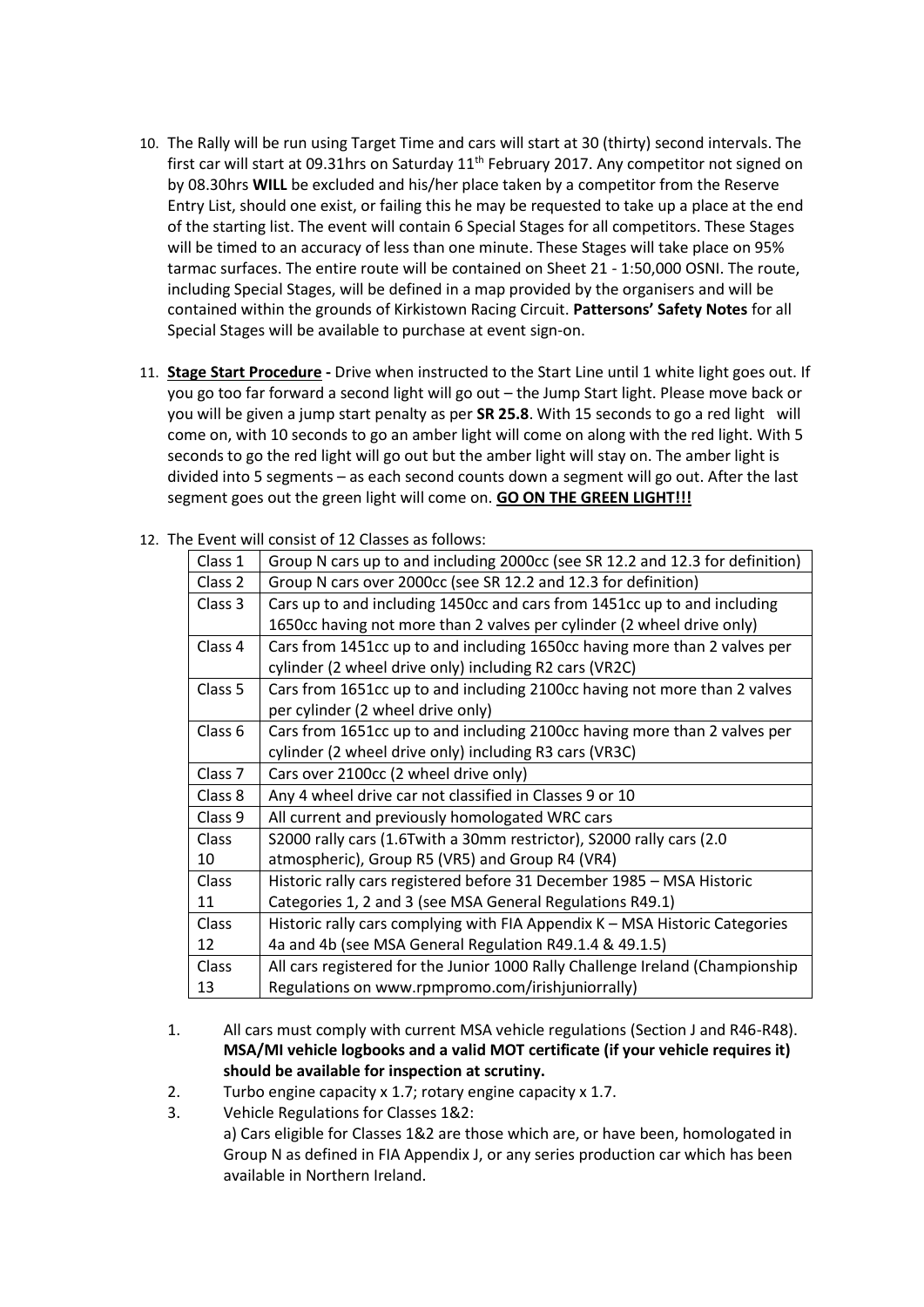b) The standard specification of any model shall be determined by FIA homologation papers in the case of former and current Group N cars, and by manufacturers or other workshop manuals in the case of all others.

c) In all cases, the degree of modification from standard shall be as provided for under FIA 2016 Regulations for Group N.

d) **The onus of proving eligibility for Classes 1 & 2 rests solely with the competitor**.

- 4. All Class 11 & 12 entries must have, **and produce on demand, the following:**
	- FIA, MSA or MSI Historic Vehicle Identity Form, which must be carried in the car at all times;
	- Vehicle Registration Document;
	- Valid MOT Certificate;
	- MSA or MI Stage Rally Log Book; and
	- Homologation Papers (MSA Historic Categories 3, 4a and 4b only).
- 5. The onus is on the competitor to enter the correct class and to have full knowledge of the car and its eligibility for the Class entered.
- 6. A noise test will be carried out prior to vehicle scrutiny in accordance with J5.18.
- 7. Competitors wishing to carry in-car cameras must have prior written permission from the Clerk of the Course and have the equipment fitted in the car prior to vehicle scrutiny.
- 8. On arrival at the Finish Control selected competing vehicles will be placed in Parc Ferme until Final Results have been published. All other competing vehicles must remain in the Service Area until results have been finalised.

|                              | ds will be presented as follows: |                                                                |
|------------------------------|----------------------------------|----------------------------------------------------------------|
|                              | <b>Overall Awards</b>            | (The 1 <sup>st</sup> three overall crews forfeit Class awards) |
|                              | 1 <sup>st</sup> Overall Crew     | <b>EuroCABLES</b> Perpetual Trophy & 2 Trophies                |
| 2 <sup>nd</sup> Overall Crew |                                  | Jim Kittle Memorial Perpetual Trophy & 2 Trophies              |
|                              | 3 <sup>rd</sup> Overall Crew     | <b>B &amp; S Framing Perpetual Trophy &amp; 2 Trophies</b>     |
|                              | $1st$ 2wd Crew                   | Loughgilly Coal Stores Perpetual Trophy                        |
| <b>Class Awards</b>          |                                  |                                                                |
|                              |                                  |                                                                |
|                              | $1st$ In Class                   | 2 Trophies                                                     |
|                              | $2nd$ in Class                   | 2 Trophies (5 or more starters)                                |
|                              | 3 <sup>rd</sup> in Class         | 2 Trophies (8 or more starters)                                |

13. Awar

4<sup>th</sup> in Class

14. The Entry List opens with the publication of these Supplementary Regulations and closes on Monday 6<sup>th</sup> February 2017. Entries submitted after the closing date will not be accepted. The onus is on the competitor to ensure that entries are submitted by the closing date. Entries will be accepted on a first come, first served basis. **Entries submitted by Monday 30th January 2017 will be accepted with the lower rate entry fee. Any entries submitted after this date must be accompanied by the higher rate entry fee.**

2 Trophies (11 or more starters)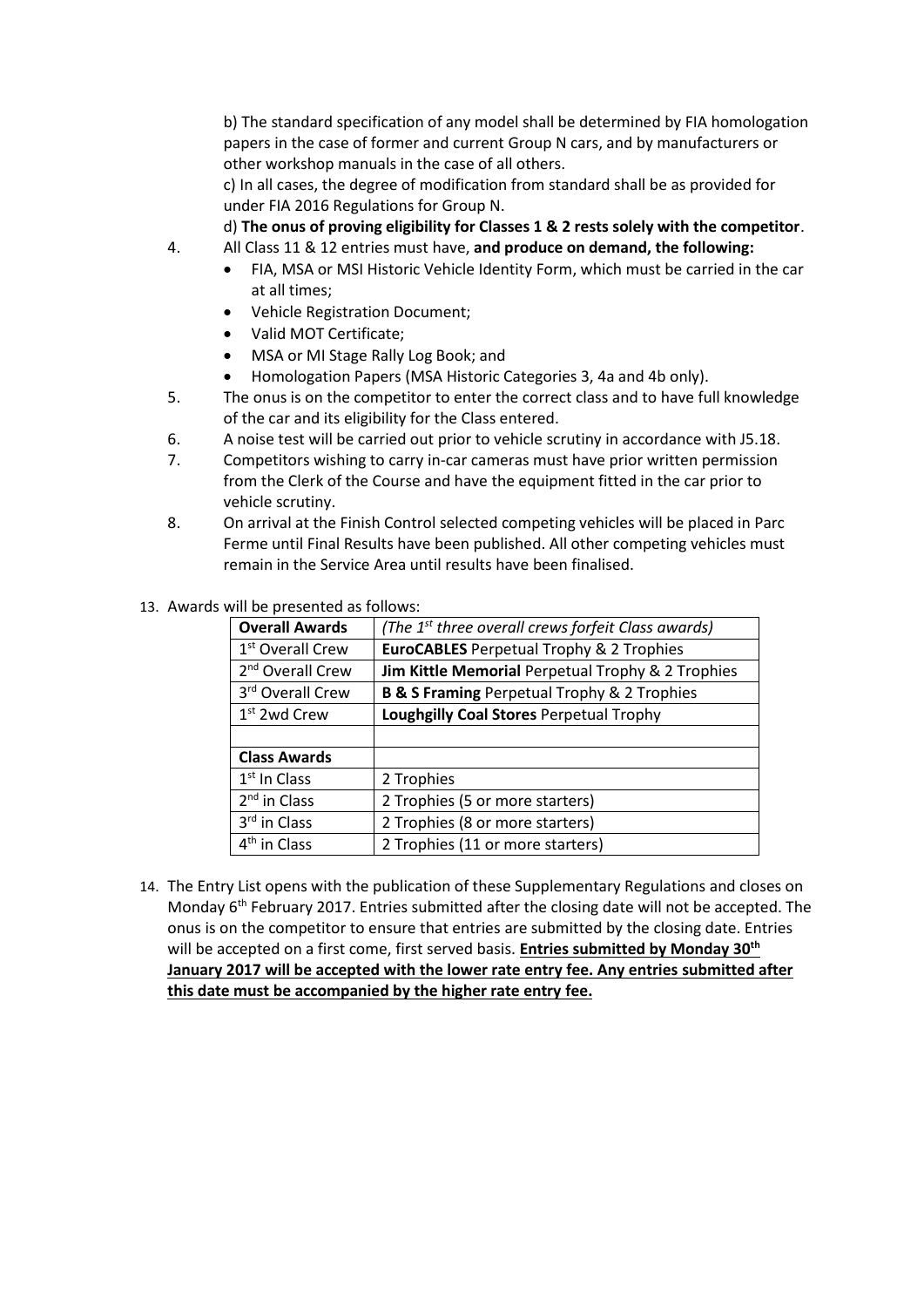#### 15. The Entry Fee

| Entries submitted by Monday 30 <sup>th</sup> January 2017       | £195.00 Sterling |
|-----------------------------------------------------------------|------------------|
|                                                                 | (230 Euro)       |
| Entries submitted from Tuesday 31 <sup>st</sup> January 2017 to | £220.00 Sterling |
| Monday 6 <sup>th</sup> February 2017                            | (260 Euro)       |
| <b>NAMC Club membership (if required)</b>                       | £10.00 Sterling  |
|                                                                 | (15 Euro)        |

Entries for the event should be competed online at **enter.rallyscore.net**, followed by payment of entry fees etc. as detailed in SR 17 below. Written acceptance or refusal of entries will be acknowledged by the issue of Final Instructions Number 1. Entries withdrawn before 6<sup>th</sup> February 2017 will be refunded in full; entries withdrawn between 7<sup>th</sup> February and  $10<sup>th</sup>$  February will be refunded subject to a £25.00 administration fee; refunds for withdrawals after 10<sup>th</sup> February will be at the organising Club's discretion.

- 16. The maximum entry for the meeting, including reserves, is 120. The minimum is 60. The minimum for each Class is 5. Should any of the above minimum figures not be met, the Organisers have the right to either cancel the event (D29) or amalgamate Classes as necessary. If cancelled, entry fees will be refunded less £20 administration fee. The order of starting will be at the organisers' discretion, but competitors are asked to fill out the Seeding Information section on the online Entry Form to assist with this. **If this section is not filled in or found to contain false information, you WILL be seeded accordingly**.
- 17. Following the online entry submission, an entry fee in the form of a cheque (or other agreed form of payment) should be returned to:

**Entries Secretary DAVID BINGHAM 10 Irwin Gardens, Lurgan, Co Armagh, BT66 7DP Email: dbingham20@hotmail.com Tel: 07543 890871 (**between 7.00pm and 10.00pm weekdays & 1.00pm and 6.00pm

weekends). As David works shifts he may not always be able to pick up calls during these times so please leave a message and he will get back to you at the earliest opportunity.

# 18. Other Officials are:

| <b>MSA Steward</b>                         | <b>TBA</b>                               |
|--------------------------------------------|------------------------------------------|
| <b>Club Stewards</b>                       | <b>James Blane &amp; Eric Kilpatrick</b> |
| <b>Clerk of the Course</b>                 | <b>William Fullerton</b>                 |
| <b>Deputy Clerk of the Course</b>          | <b>Barry Taggart</b>                     |
| <b>Assistant Clerk of the Course</b>       | Lindsay Burke, Eddie Murphy &            |
|                                            | <b>Wayne Turkington</b>                  |
| <b>Entries Secretary</b>                   | <b>David Bingham</b>                     |
| <b>Secretary of the Meeting</b>            | <b>Keith Somerville</b>                  |
| <b>Safety Officer</b>                      | <b>Charles Deering</b>                   |
| <b>Spectator Safety Officer</b>            | <b>Simon Fullerton</b>                   |
| <b>Competitor Liaison</b>                  | <b>Simon Mooney</b>                      |
| <b>Chief Scrutineer</b>                    | <b>Gillian Magee</b>                     |
| <b>Environmental Scrutineer</b>            | <b>Kevin Haveron</b>                     |
| <b>Championship Eligibility Scrutineer</b> | <b>Steven McKeegan</b>                   |
| <b>Chief Timekeeper</b>                    | <b>Declan McAleer</b>                    |
| <b>Results</b>                             | <b>Paddy McCollum (Rallyscore)</b>       |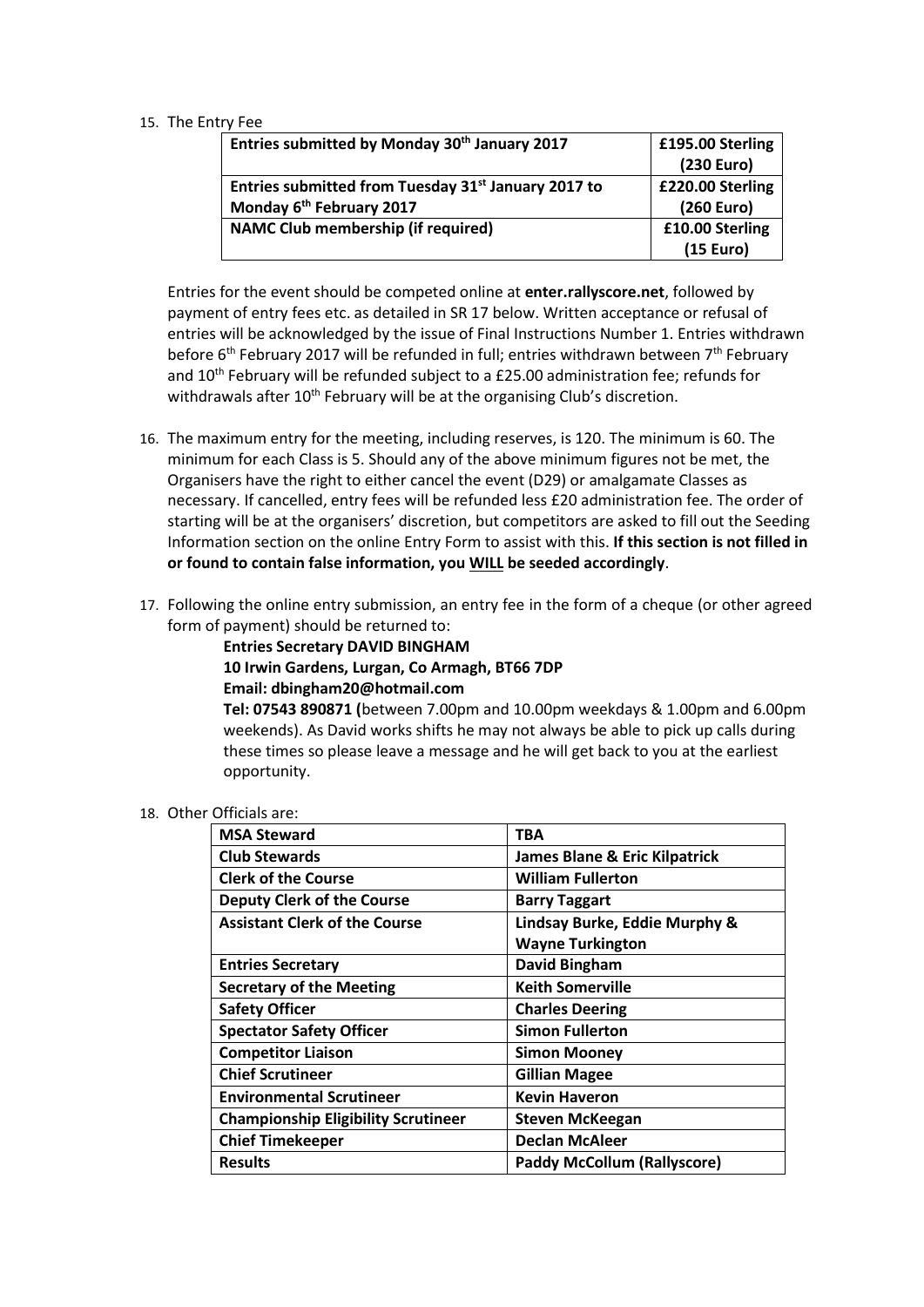| <b>Chief Medical Officer</b>     | TBA                 |
|----------------------------------|---------------------|
| <b>Chief Marshal</b>             | <b>Eddie Martin</b> |
| <b>Stage Commander</b>           | <b>Brian Carson</b> |
| <b>Equipment Officer</b>         | <b>James Greer</b>  |
| <b>Service Area Co-ordinator</b> | TBA                 |

 For the purpose of enforcing these regulations all Senior Officials listed herein and those listed on the Official Notice Board in Documentation/Signing On will be appointed Judges of Fact, and may determine if a competitor has followed the correct route and obeyed the instructions regarding servicing, service areas, controls and split laps.

- 19. Provisional results will be published as soon as possible after the last car has completed the final stage.
- 20. Any protest lodged must be in accordance with C5.1 6.6.
- 21. Entrants will be supplied with a map and details of the Special Stages at Documentation/Signing On. Servicing will be in an area specified by the Organisers.
- 22. Competitors will be identified by regulation size competition numbers on 67cm x 17cm front door panels which **WILL** be supplied by the Organisers. Competitors must make available an area on each front door of the car for these, for 2 x 20cm high numbers at the top of each rear side window and for two decals to be supplied by the event sponsor.
- 23. All competitors must carry within their vehicle a self-contained Spill Kit capable of effectively absorbing minor spillages of up to 1.5 litres of all vehicle fluids – oils, fuels, coolants, battery acid. Used Spill Kits are to be disposed of in accordance with local or National guidelines.
- 24. **Competitors should make themselves aware of the latest MSA requirements in relation to Crash Helmets, Frontal Head Restraints (FHRs), seats and harnesses, and ensure that all equipment being presented at scrutiny comply with these latest requirements.**

|  |  |  |  | 25. The penalty for lateness to be applied and performance will be assessed as follows: |  |  |  |
|--|--|--|--|-----------------------------------------------------------------------------------------|--|--|--|
|--|--|--|--|-----------------------------------------------------------------------------------------|--|--|--|

| $\mathbf{1}$   | Achieving a time on a Special Stage which is<br>less than the Bogey Time                                         | <b>Bogey Time</b>                                   |
|----------------|------------------------------------------------------------------------------------------------------------------|-----------------------------------------------------|
| $\overline{2}$ | Achieving a time on a Special Stage which is<br>more than the Target Time                                        | Target Time + 10 seconds/minute<br>over Target Time |
| 3              | Achieving a time on a Special Stage which is<br>more than the Bogey Time and less than the<br><b>Target Time</b> | <b>Actual time taken</b>                            |
| 4              | Not reporting at a Control                                                                                       | 10 minutes                                          |
| 5              | Not completing a Special Stage correctly<br>(not 2 laps where required)                                          | <b>Target Time</b>                                  |
| 6              | Not completing a Special Stage correctly<br>(missing corners, straight lining chicanes<br>etc)                   | Actual time taken + 10 seconds                      |
|                | Subsequent breaches of 6 above                                                                                   | Actual time taken + 1 minute                        |
| $\overline{7}$ | Failure to attempt a Special Stage                                                                               | 10 minutes                                          |
| 8              | Making a false (jump) start on a Special<br><b>Stage</b>                                                         | Amount of jump start + 10<br>seconds                |
|                | Subsequent false starts                                                                                          | 1 minute                                            |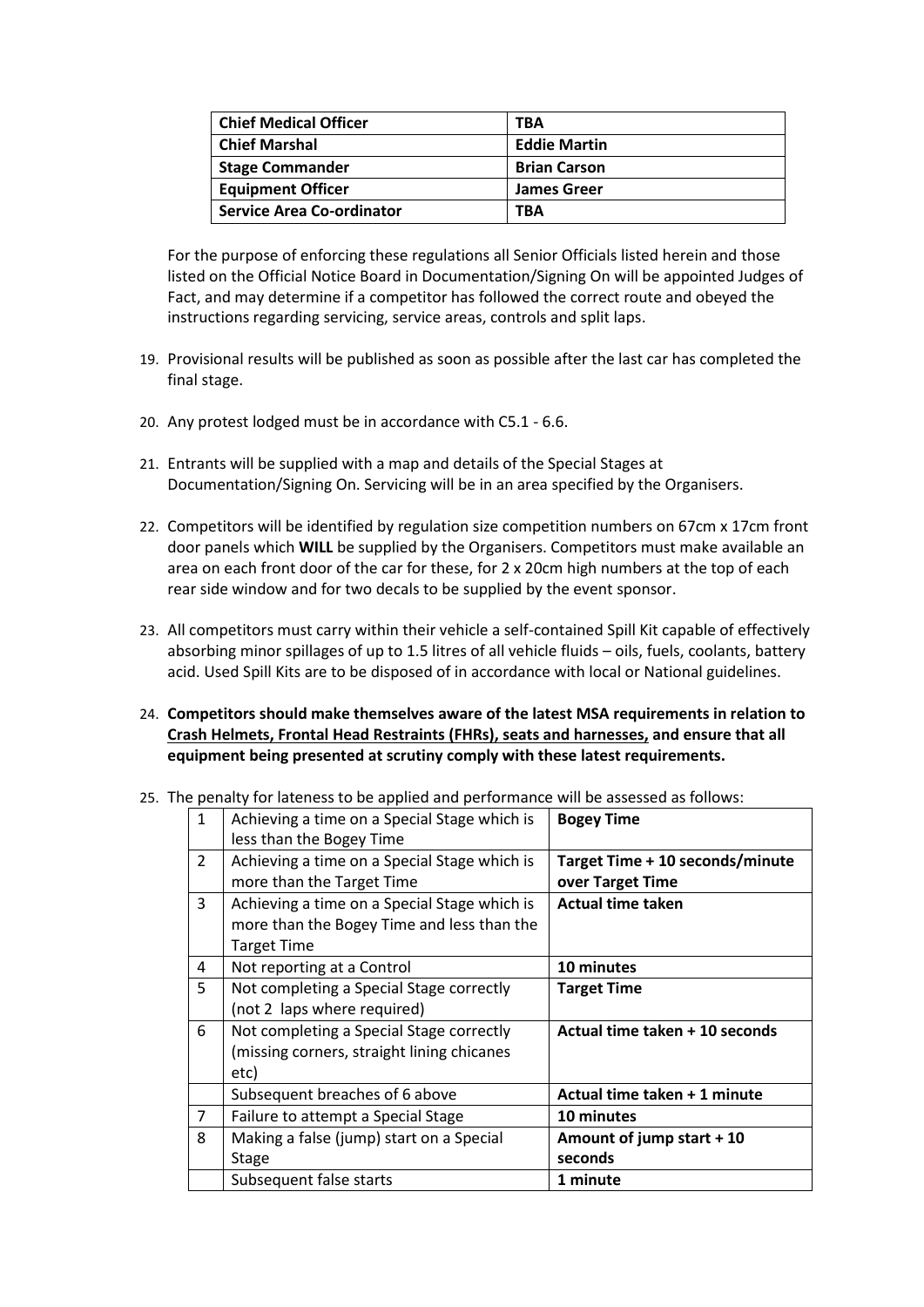| 9  | For each minute under Target Time on a      | 20 seconds / minute                 |
|----|---------------------------------------------|-------------------------------------|
|    | road section or in Service Area             |                                     |
| 10 | For each minute over Target Time on a road  | 10 seconds / minute                 |
|    | section or in Service Area                  |                                     |
| 11 | For each minute before or after Due Time at | 10 seconds / minute                 |
|    | Main Time Control (Out)                     |                                     |
| 12 | Breach of any statutory requirement         | <b>EXCLUSION</b>                    |
|    | concerning the use of a motor vehicle       |                                     |
| 13 | Excessive speed on road sections or in the  | $1st$ offence - 10 minutes          |
|    | Service Area or driving likely to bring     | 2 <sup>nd</sup> offence - EXCLUSION |
|    | motorsport into disrepute                   |                                     |
| 14 | Excessive sound (above MSA limits)          | <b>EXCLUSION</b>                    |
| 15 | Receiving assistance (in contravention to   | 10 minutes                          |
|    | R38.1.1 - R39.3.3                           |                                     |
| 16 | Breach of R38.1.2 (organised assistance     | 10 minutes                          |
|    | anywhere other than Service Area)           |                                     |
| 17 | Breach of Regulations R5.4 (crew), R15.1.2  | <b>EXCLUSION</b>                    |
|    | (Damage Declaration) or R15.1.4 (damage     |                                     |
|    | to competing car)                           |                                     |
| 18 | Failure to follow the instructions of an    | 15 minutes                          |
|    | Official                                    |                                     |
| 19 | Causing an obstruction                      | $1st$ offence - Target Time + 2     |
|    |                                             | minutes                             |
|    |                                             | 2 <sup>nd</sup> offence - EXCLUSION |
| 20 | Re-fuelling in breach of event SRs          | 5 minutes                           |
| 21 | Failure to start a Special Stage when       | 10 minutes                          |
|    | instructed (R25.8.2)                        |                                     |
| 22 | Absence of a recorded time on a Time Card   | 10 minutes                          |
| 23 | Failure to attend vehicle scrutiny in       | 5 minutes + a £50.00 fine to be     |
|    | accordance with SR 8 or for both crew       | donated to the Club's nominated     |
|    | members to attend Drivers' Briefing in      | charity                             |
|    | accordance with SR 9                        |                                     |
| 24 | Misconduct by any member of competing       | <b>EXCLUSION</b>                    |
|    | crew or service crew                        |                                     |

The following General Regulations are also amended as follows:

R15.1– To be classified as a finisher, a competitor must report in order to all Controls listed in the Map Book/Time Card, and report to Final Control within Maximum Cumulative Lateness with the car in which they started the event.

15.2.2 – In the event of a Tie, the competitor who has the greatest number of fastest stage times will be adjudged the winner. Failing this, the competitor with the fastest time on the last stage will be the winner, and then the penultimate stage, and so on until a winner can be determined.

R12.2.7 – Maximum Cumulative Lateness will be **5 minutes**.

R12.6 – Competitors will be required to reduce lateness by foregoing or reducing the appropriate amount of time in service.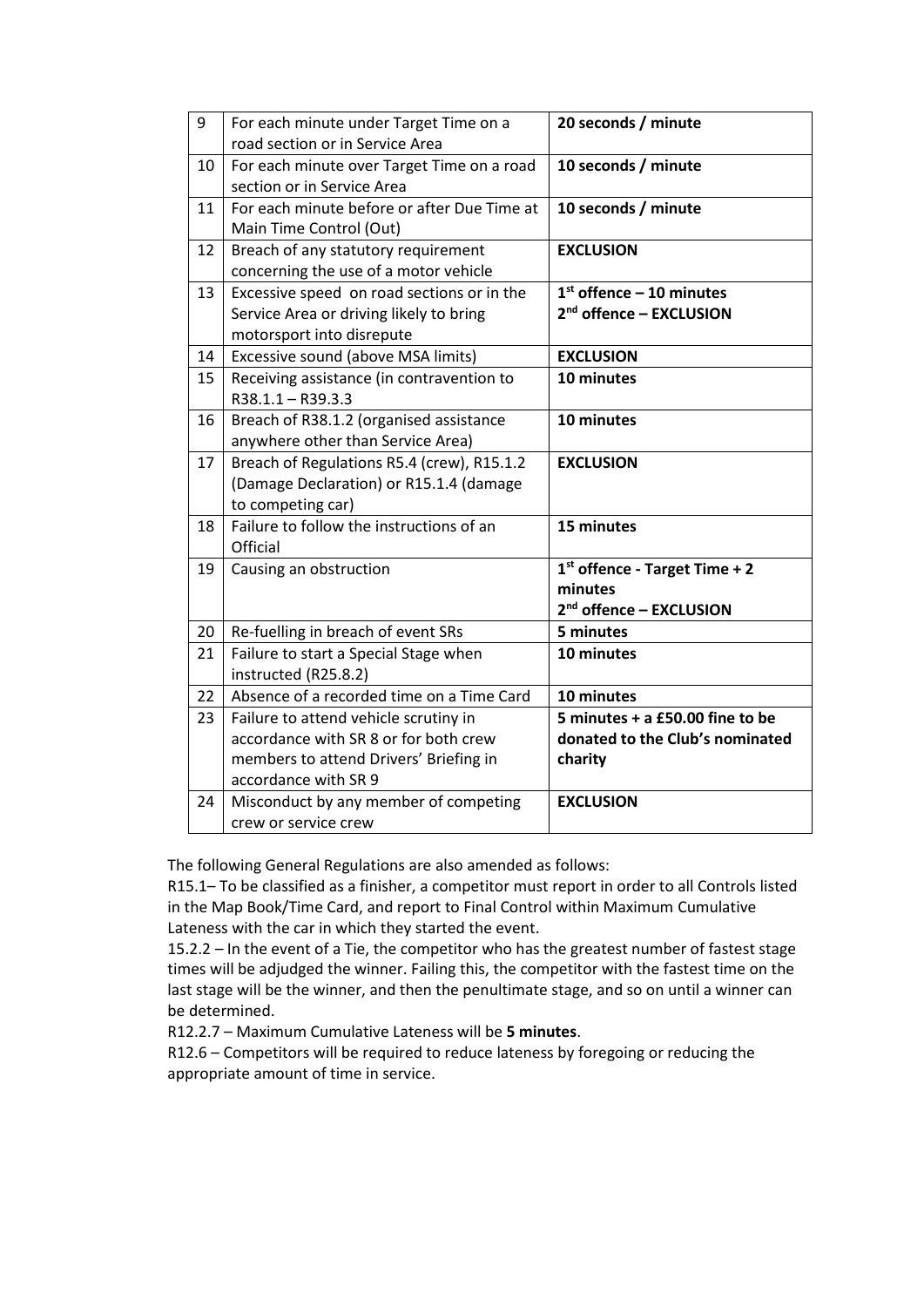- 26. Any competitor who practices, reconnoitres or otherwise examines a Special Stage or uses any other person(s) to do so on their behalf will be excluded from the event and will be reported to the MSA. **THIS WILL BE STRICTLY ENFORCED**. Members of the organising committee who are setting up the event are excluded from this requirement - without their help, there would be no event.
- 27. NOTE: Section R in 2017 MSA Year Book.
- 28. **There will be NO REFUELLING PERMITTED** during the event for safety reasons, unless in extreme circumstances and only with the prior approval of the Clerk of the Course. As the total event is less than 30 miles, there is no reason why 1 tank of fuel will not suffice. **YOU MUST ARRIVE WITH THE FUEL ALREADY IN THE CAR,** otherwise SR 25.20 will apply.
- 29. FUEL the use of FIA Specification fuel (FIA Appendix J, Article 252, Article 9 **maximum 102 octane**) will be permitted for all competitors contesting the MSA ANICC Northern Ireland Stage Rally Championship 2016 (J5.13). Article 2.8 of the Championship Regulations applies. Competitors may also use fuel that complies with the MSA definition of pump fuel (see "The Terminology").
- 30. **INTERPRETATION OF REGULATIONS:** It is not the duty of any Marshal to interpret regulations or any other written instructions to a Competitor or to explain the meaning and/or effect thereof. It is the responsibility of the Competitor to read and understand the regulations and any other written instructions.
- 31. **ANY COMPETITOR OR TEAM MEMBER WHO ABUSES (VERBALLY OR OTHERWISE) A MARSHAL OR OFFICIAL WILL BE EXCLUDED FROM THE EVENT AND REPORTED TO THE MSA (A 10.2).**
- 32. **PRACTICE / TRAINING RALLY:** In accordance with MSA 2017 Yearbook, Section B, Nomenclature and Definitions, competitors fail to complete any of Special Stages 1-5 may, in order to gain further experience of their vehicles, re-join the event at the start of any of the subsequent Special Stages subject to the prior consent of the Clerk of the Course and to the vehicles being re-scrutineered for conformity. Unless instructed otherwise competitors should re-join the event in their original seeded position. There will be no results or awards for any competitors re-joining the event in this manner.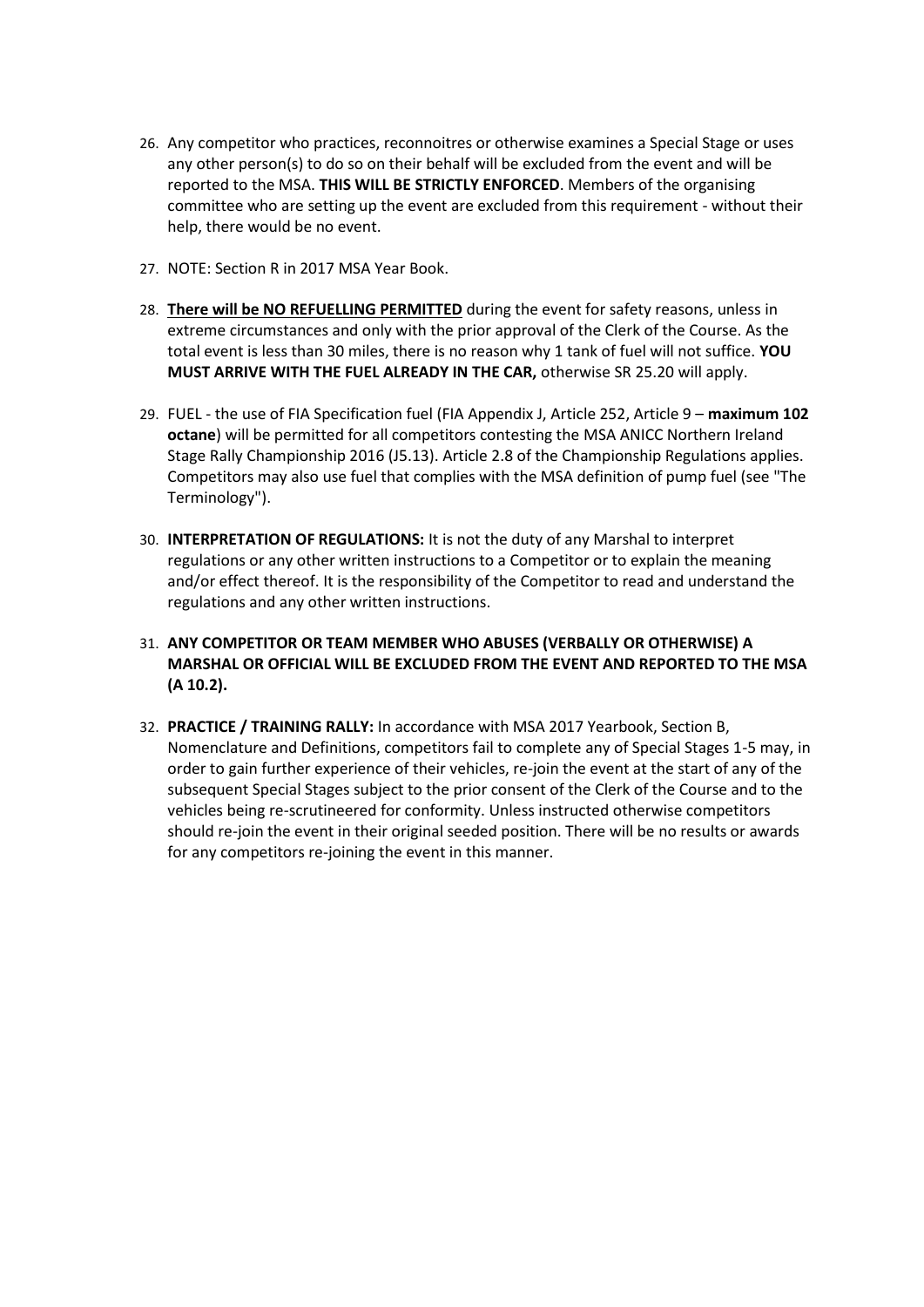# **Important Information**

- There is only 1 point of contact within NAMC for this event, **AND ONLY WITHIN THE HOURS STATED**. This phone will **NOT** be available outside these times. As the Entries Secretary works shifts he may not always be able to pick up calls during these times so please leave a message and he will get back to you at the earliest opportunity. Other Committee members will **NOT** take calls regarding this event.
- Final Instructions No 1 will be posted on the club website; [www.namcc.com,](http://www.namcc.com/) and sent to any specified email addresses on Wednesday 8<sup>th</sup> February 2017.
- **Scrutiny takes place only on Saturday 11th February from 06.00hrs until 08.30hrs in Kirkistown Race Circuit. A scrutiny schedule will be issued with Final Instructions No 1 and competitors are required to attend for scrutiny in accordance with the schedule. Breaches of this requirement will result in the penalties detailed in SR 25.23 being applied. All competitors MUST be within the circuit by 08.00hrs on the morning of the event. All gates WILL close at 08.00hrs to facilitate stage set up.**
- **Overnight stay within the circuit the evening before the Rally may be possible, but only by direct contact and arrangement with 500 Motor Racing Club of Ireland (Contact Tel: 028 4277 1325 or 4277 1169). The organisers will not be providing any security at the circuit on the evening before the Rally.**
- Competitors are reminded that the appropriate 2017 licenses of National 'B' status, or higher, are required and must be presented for inspection at documentation. **Co-drivers wishing to apply for a National 'B' status Non-race licence on the morning of the event should present the completed application form, with any necessary photographs and the appropriate fee of £43.00, in a sealed envelope to the Event Secretary at documentation.** Competitors are also reminded that 2017 proof of membership of an ANICC member Club is required. Any competitor unable to present a valid 2017 ANICC Club membership card will be required to purchase NAMC membership at a cost of £10.00.
- **All competitors under the age of 18 years** are reminded of the requirement for a Parent, Guardian or Guarantor to sign an appropriate declaration at Documentation. Where the Parent, Guardian or Guarantor is not present there must be a representative who must produce a written and signed authorisation to so act from the Parent, Guardian or Guarantor, as appropriate.
- **Registration for the MSA ANICC Northern Ireland Stage Rally Championship** is automatic and FREE for all competing drivers & co-drivers.
- Please note SR 28 regarding refuelling and the ensuing penalty SR 25.23. **THIS WILL BE STRICTLY ENFORCED – THERE WILL BE NO EXCEPTIONS.**
- All competitors entered in Classes 1 & 2 **MUST** show homologation papers **in relation to the vehicle entered at Scrutiny.** The onus for providing eligibility for Classes 1 & 2 rests solely with the competitor. A Championship Eligibility Scrutineer may be in attendance. Competitors entered in Classes 1, 2, 8, 9, 10 and 11 **MUST** make provision to enable their engine, turbo or transmission to be sealed by a Scrutineer in accordance with FIA Regulations.
- Your MSA/MI vehicle logbook and valid MOT certificate (if your car is requires it) should be available for inspection at Scrutiny. All documentation must be originals, **NOT** photocopies. Your vehicle does **NOT** need to be taxed.
- **Those competitors wishing to carry in-car video equipment are reminded of the need to have the written consent of the Clerk of the Course before presenting the vehicle for scrutiny – SEE ENTRY FORM!!!**